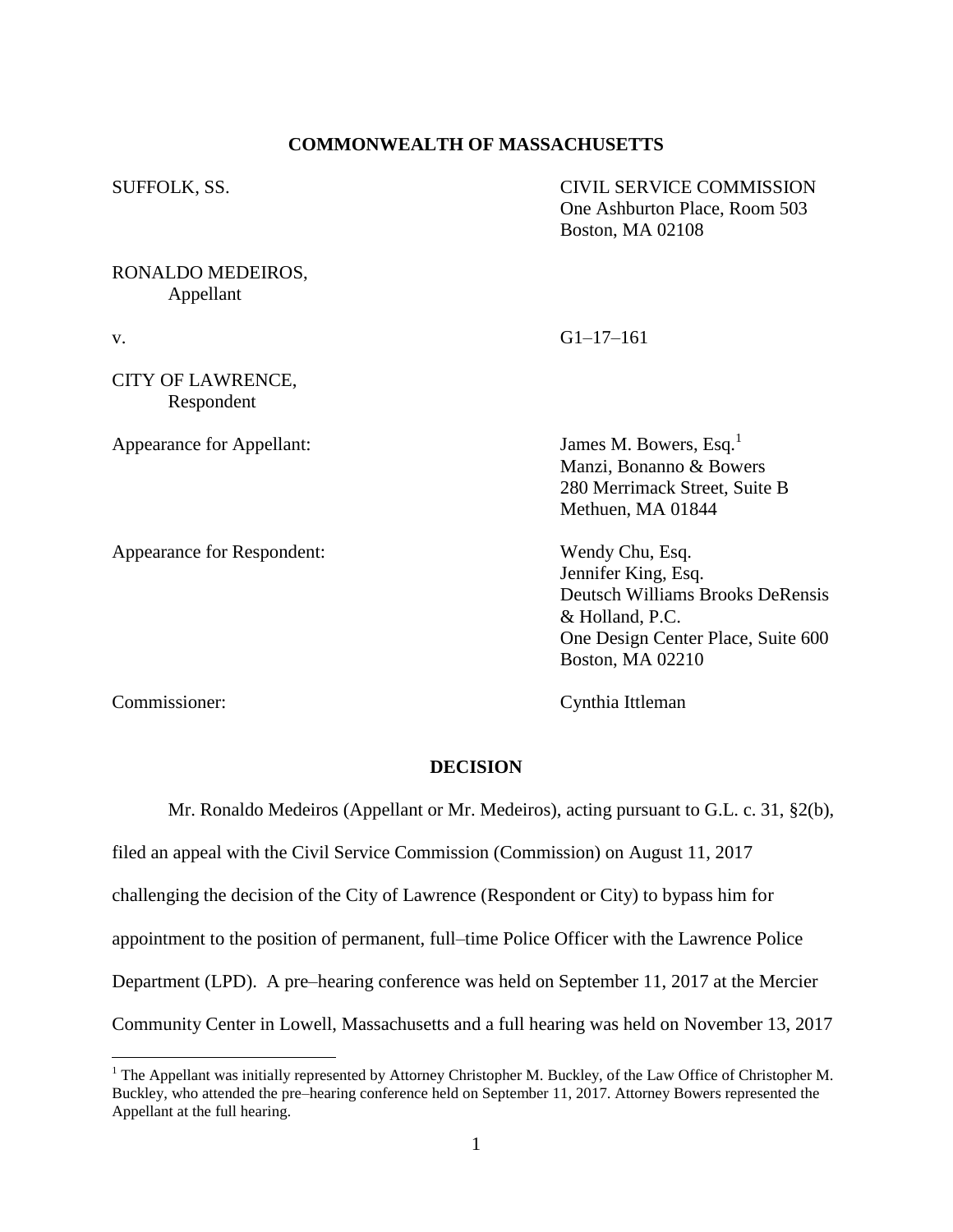at the Mercier Center and on December 4, 2017 at the Commission's office in Boston.<sup>2</sup> The proceedings were digitally recorded and copies of the recording were sent to the parties.<sup>3</sup> Witnesses were sequestered. The parties submitted proposed decisions on January 9, 2018. For the reasons stated herein, the appeal is denied.

# **FINDINGS OF FACT**

Exhibits 1 through 18 were entered into evidence.<sup>4</sup> Based on all of the exhibits, the testimony of the following witnesses:

*Called by the Respondent:* 

- James X. Fitzpatrick, then-Chief, LPD
- Thomas Cuddy, Detective, LPD
- Joseph Cerullo, Sergeant, LPD
- John Horvath, Chief, Rockport Police Department (RPD)

# *Called by the Appellant:*

 $\overline{a}$ 

• Ronaldo Medeiros (Appellant)

and taking administrative notice of all matters filed in the case, pertinent statutes, case law, rules

regulations, policies, and reasonable inferences from the evidence; a preponderance of the

credible evidence establishes the following facts:

1. The Appellant is a veteran of the U.S. Army National Guard, having entered the Guard in 2009. He served a tour of duty in Afghanistan from March 2011 to March 2012. At the

<sup>2</sup> The Standard Adjudicatory Rules of Practice and Procedure, 801 CMR §§1.00, *et seq.*, apply to adjudications before the Commission with G.L. c. 31, or any Commission rules, taking precedence.

 $3$  If there is a judicial appeal of this decision, the plaintiff in the judicial appeal becomes obligated to supply the court with the written transcript of the hearing to the extent that he/she wishes to challenge the decision as unsupported by the substantial evidence, arbitrary and capricious, or an abuse of discretion.

<sup>&</sup>lt;sup>4</sup> The exhibits entered into the record are: Joint Exhibits (Jt.Exs.) 1, 2, 2A3, 3A, 4A, 4B, 4C, 5 through 7 (with Jt.Ex. 7 being a stipulation); and Respondent's Exhibits (R.Exs.) 8 through 18. R.Ex. 18 contains the application file of each of the thirteen (13) candidates who bypassed the Appellant. The Appellant offered no exhibits.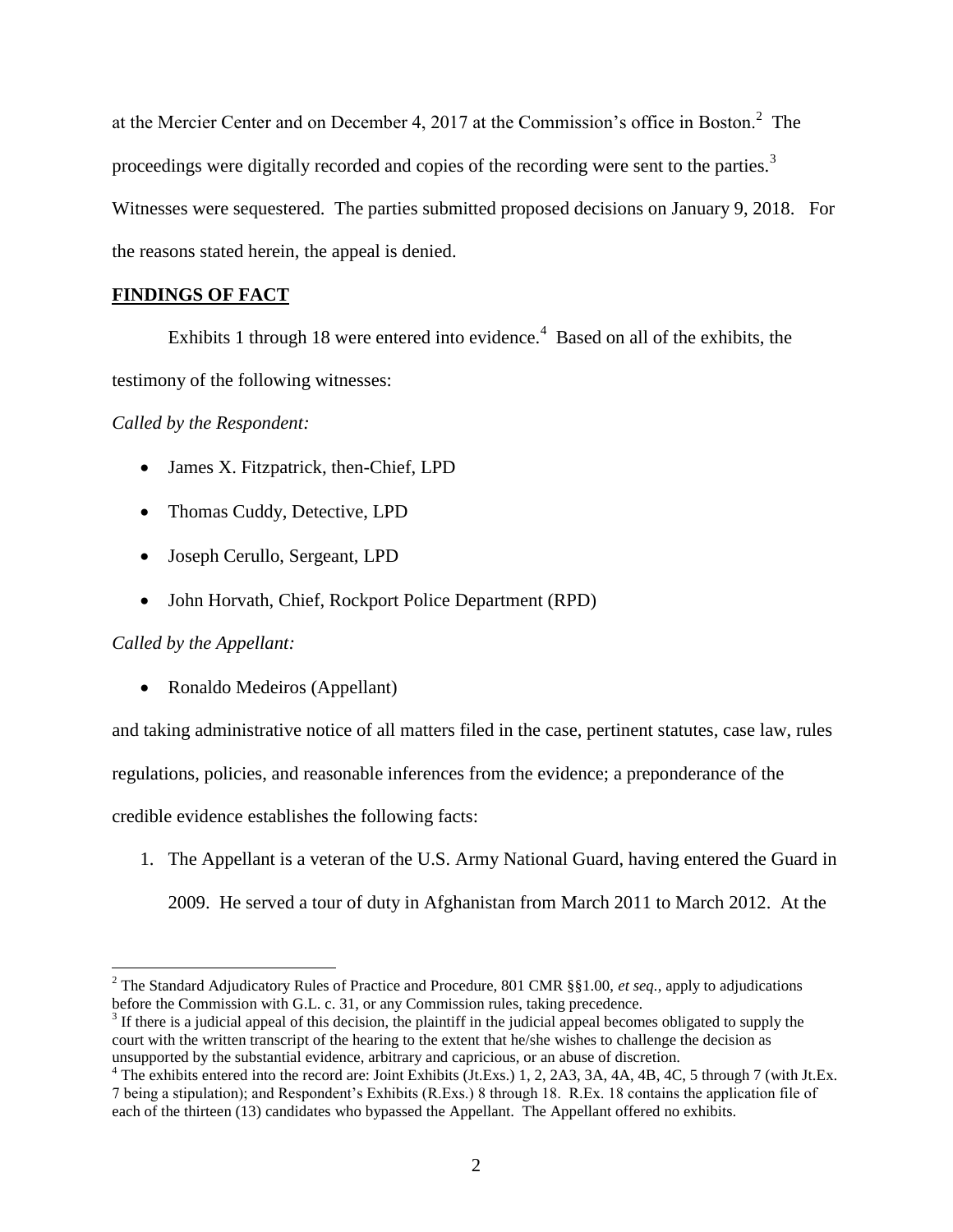time of this hearing, the Appellant was in the U.S. Army National Guard reserves. He has received a number of awards and commendations including, for example, the U.S.Army Achievement Medal, the Army Good Conduct Medal, Global War on Terrorism Service Medal, the NATO Medal and the Driver and Mechanic with Driver Wheeled Vehicle(s) Clasp. (Jt.Ex. 5; Testimony of Appellant)

- 2. The Appellant possesses a number of certifications including in the Basic Reserve Intermittent Program (MPTC), Defensive Tactics (New England Law Enforcement Training), Basic Life Support, and First Responder Provider (MPTC). (Jt.Ex. 5; Testimony of Appellant)
- 3. In late 2016, the City sought to appoint a number of full-time police officers to the LPD.  $(Jt.Ex. 2)^5$
- 4. On December 16, 2016, the Respondent received Certification 04204 from the state Human Resources Division (HRD). The Appellant's name appeared second on this Certification. (Jt.Ex. 2)
- 5. Among the candidates who were ultimately appointed, thirteen (13) ranked below the Appellant on the Certification. (Jt.Exs. 3, 3A*)*
- 6. As part of the application process, the Appellant completed a Police Applicant Questionnaire Form. (Jt.Ex. 5)

 $\overline{a}$ 

 $<sup>5</sup>$  Prior to the first day of hearing in this case, the Respondent submitted that it sought to appoint eight (8) full-time</sup> police officers in the hiring cycle at issue here but subsequently (and prior to the second day of hearing) the Respondent realized that it had requested additional candidates' names on the list in order to appoint more officers and that thirteen (13) had bypassed the Appellant. (*See* November 20, 2917 email from Respondent's counsel, attaching email messages between HRD and the Respondent's Human Resources office.) At the outset of the case, the certification that the Commission received from HRD related only to filling the initial eight (8) vacancies that the Respondent sought to fill. The subsequent certifications that the Respondent requested and HRD provided appear to be incomplete. However, there can be no question that the Appellant was bypassed since the subsequent certifications provide additional names that are lower on the certification than the Appellant. Thus, thirteen (13) candidates ranked below the candidate were selected and bypassed the Appellant.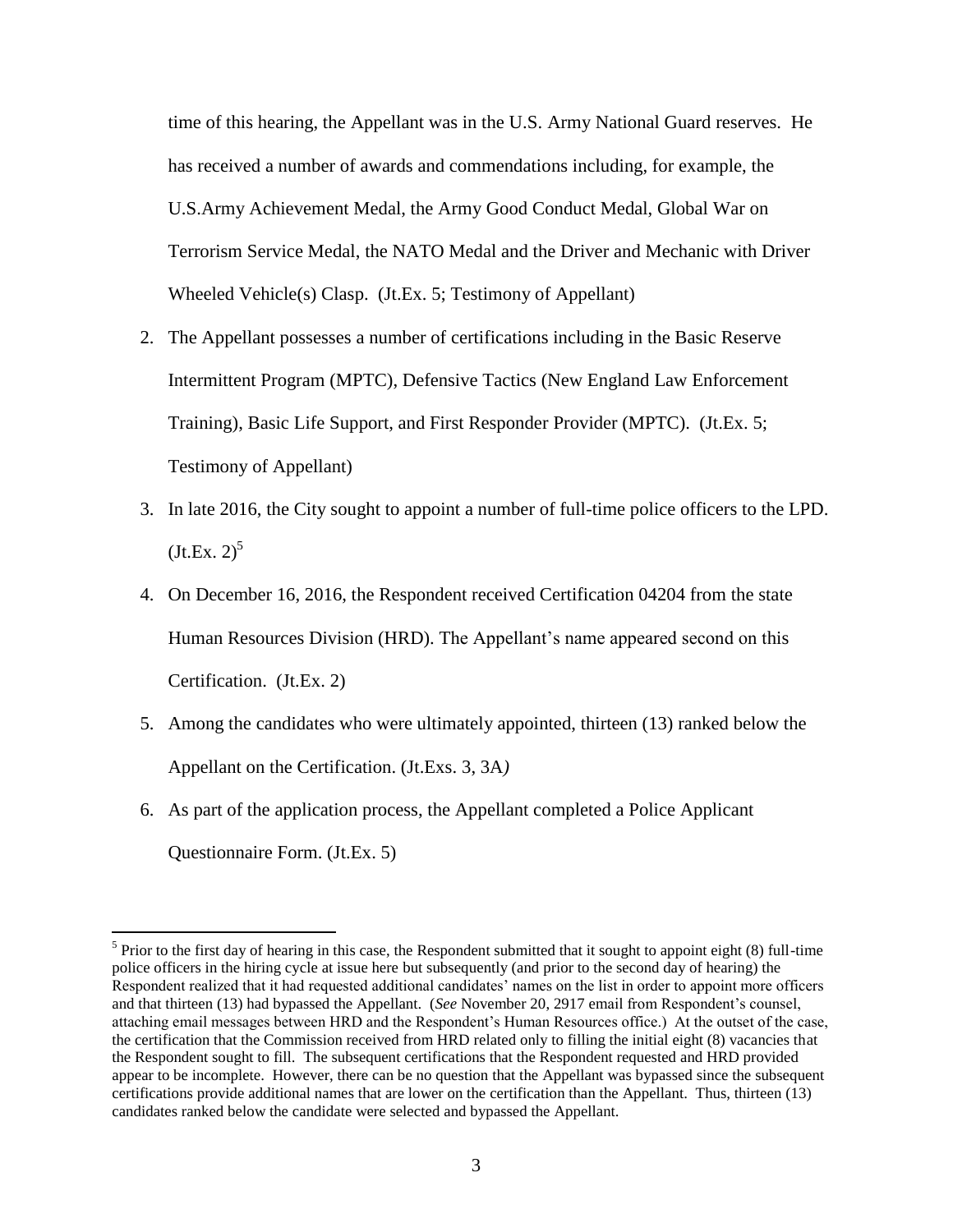- 7. Question 4 on the application form asks candidates whether they have applied for a public safety position with any other city, town, agency, etc. The Appellant answered that he had applied to positions in other police departments, including the Rockport Police Department and North Adams Police Department. (Jt.Ex. 5; R.Exs. 16 and 17))
- 8. Question 18(b) of the LPD application form asks candidates A) whether there have been any civil actions pending against them and B) whether there had been any civil actions concluded against them in the past seven (7) years (favorably or unfavorably). (Jt.Ex. 5)
- 9. The Appellant checked off the box next to question 18(A) indicating that his answer was

"no" and he checked off the box next to question  $18(B)$  indicating that his answer was

"yes". The question asked for details if the candidate answered "yes" to  $18(A)$  or  $18(B)$ .

On a separate page, the Appellant provided the following information:

Date: 09/03/2009 Location of court: Lawrence, MA Incident Number: 2009xxxxxxxx Plaintiff Details: Ex–girlfriend's father [Ms. A's father] wanted to cause harm to me at my place of work at the time. District Attorney dismissed the case.

Date: 08/31/2009 Location of court: Salem, MA Docket Number: xxxxroxxxx Defendant Details: Ex–girlfriend [Ms. A] stated two years after we broke up, that I raped her. Judge dismissed the case.  $(Jt.Ex. 5)$ 

10. From December 2006 to on or about June/July 2008, the Appellant dated Ms. A. For some time while they were dating, Ms. A was sixteen (16) years old. While they dated, the Appellant was not honest with Ms. A and her parents about his age. (R.Exs. 10 and

11)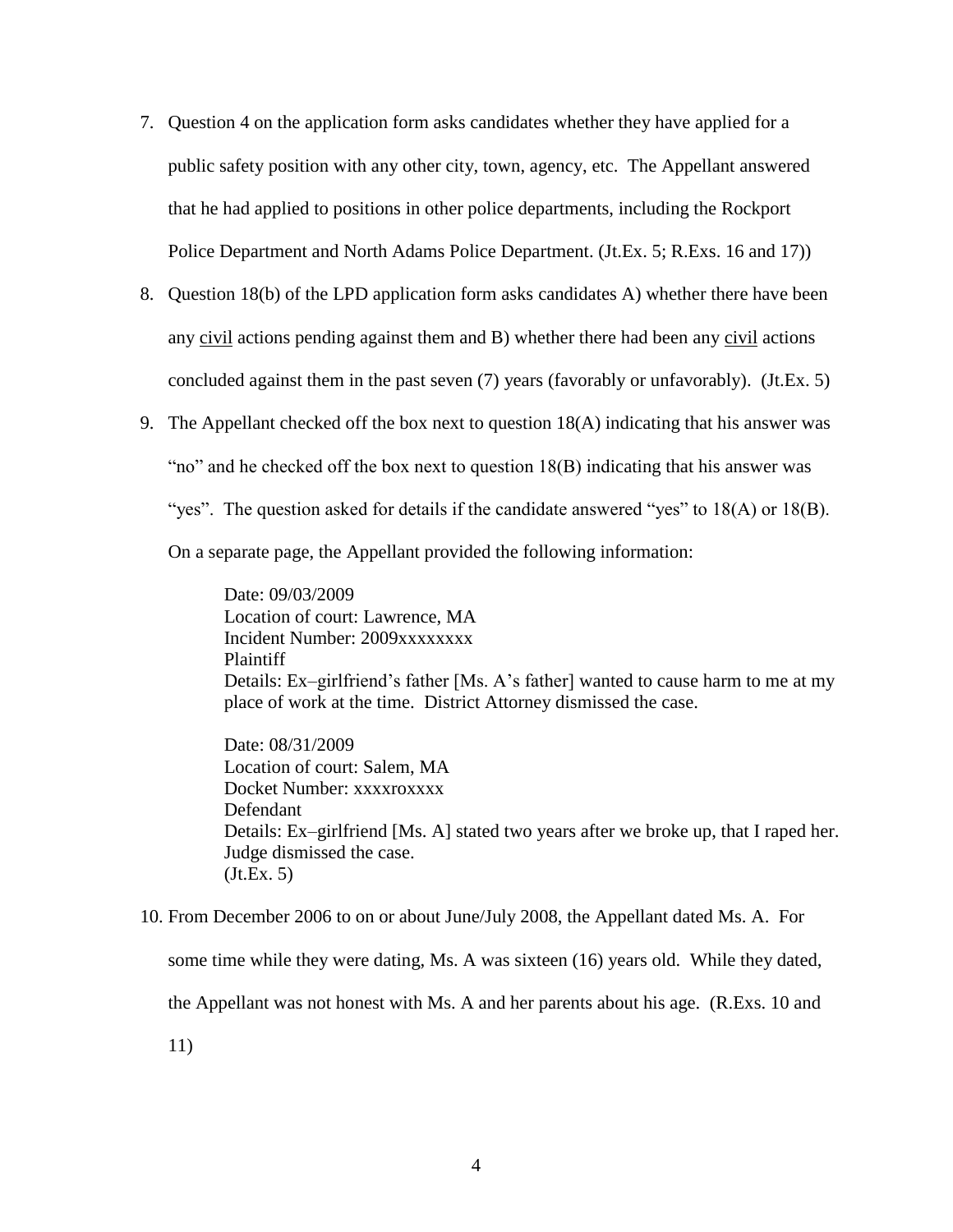- 11. When asked at the Commission hearing how old he was when he started dating Ms. A, the Appellant first stated that he was nineteen (19) years old. However, he also testified that he was born in 1985. (Testimony of Appellant; Jt.Ex. 5) Thus, the Appellant was twenty-one (21) years old when he started to date Ms. A in 2006. (Administrative Notice)
- 12. On July 17, 2009, approximately one year after the relationship between the Appellant and Ms. A ended, Ms. A's father was involved in an altercation with the Appellant in North Andover, MA, which was the subject of a police incident report based on the Appellant's allegations. This is one of the two (2) matters to which the Appellant referred in his answer to application question 18(B) regarding civil matters. (Jt.Ex. 5 and R.Ex. 11) However, the July 17, 2009 incident is documented as a North Andover police incident report. (R.Ex. 11)
- 13. According to the police report, on July 17, 2009 Ms. A's parents saw the Appellant and a woman in a shopping plaza in North Andover. It was the first time Ms. A's father had seen the Appellant since the Appellant's relationship with his daughter had ended. They were upset because the Appellant did not tell them his age while he was dating Ms. A and Ms. A's father wanted to warn the woman with the Appellant about him. A verbal altercation ensued. The police report states that the Appellant alleged that he was the victim of an assault and battery committed by Ms. A's father. The Appellant did not report the matter to the police until ten (10) days later. (R.Ex. 11)
- 14. The second matter the Appellant referred to in his LPD employment application in response to question 18(B) was a restraining order that Ms. A obtained against the Appellant on August 7, 2009. (Jt.Ex. 5; R.Ex. 10)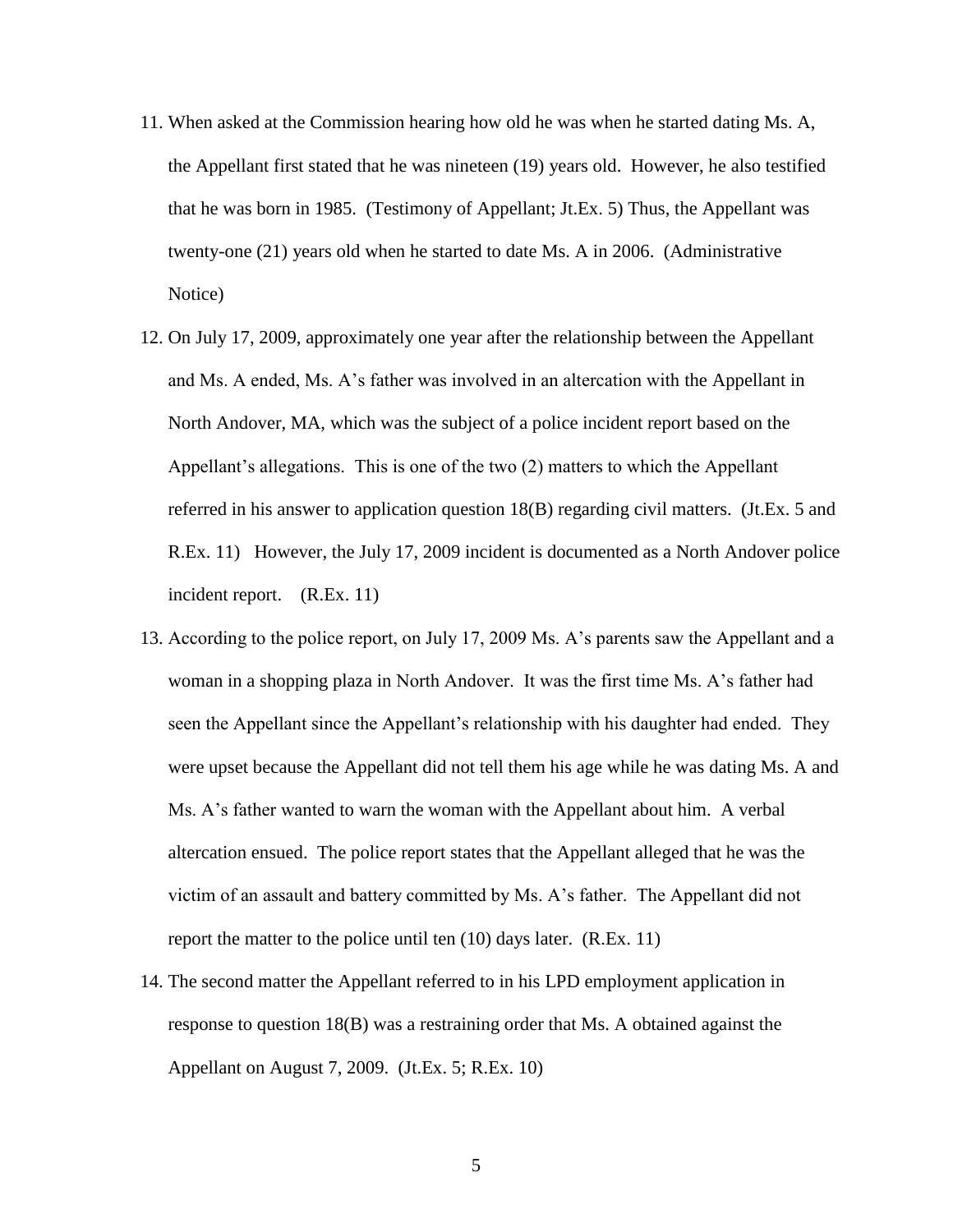- 15. In her affidavit in support of her request for a restraining order, Ms. A stated that the Appellant did not disclose his age during their relationship and she felt pressured into sexual relations with the Appellant when she was sixteen (16) years old because he would threaten her and her family if she refused. She also wrote that after their relationship ended, the Appellant continued to call her and show up at her place of work, which statements are consistent with the statements that Ms. A's parents made to the North Andover Police in connection with the verbal altercation that her father had with the Appellant on July 17, 2009. (R.Exs. 10 and 11) The initial restraining order was to end on August 17, 2009 but on that date, the court extended it to August 31, 2009. The restraining order was not extended beyond August 31, 2009. (R.Ex. 10; Testimony of Appellant)
- 16. On August 26, 2016, the Appellant applied to the Rockport Police Department. Question 25 in the application asks the candidate 1) if there are any civil actions pending against the candidate and 2) if there have been any civil actions against the candidate in the last seven (7) years. The Appellant wrote "no" in response to both of these questions. (R.Ex. 16) At an initial Rockport interview, the interview panel asks a variety of questions, including whether the candidate would like to disclose anything negative and the Appellant mentioned the restraining order against him. (Testimony of Horvath) At an unknown date, the Appellant withdrew his application to the Rockport Police Department, which had not yet notified the Appellant whether he was hired, not hired or bypassed. (Testimony of Appellant)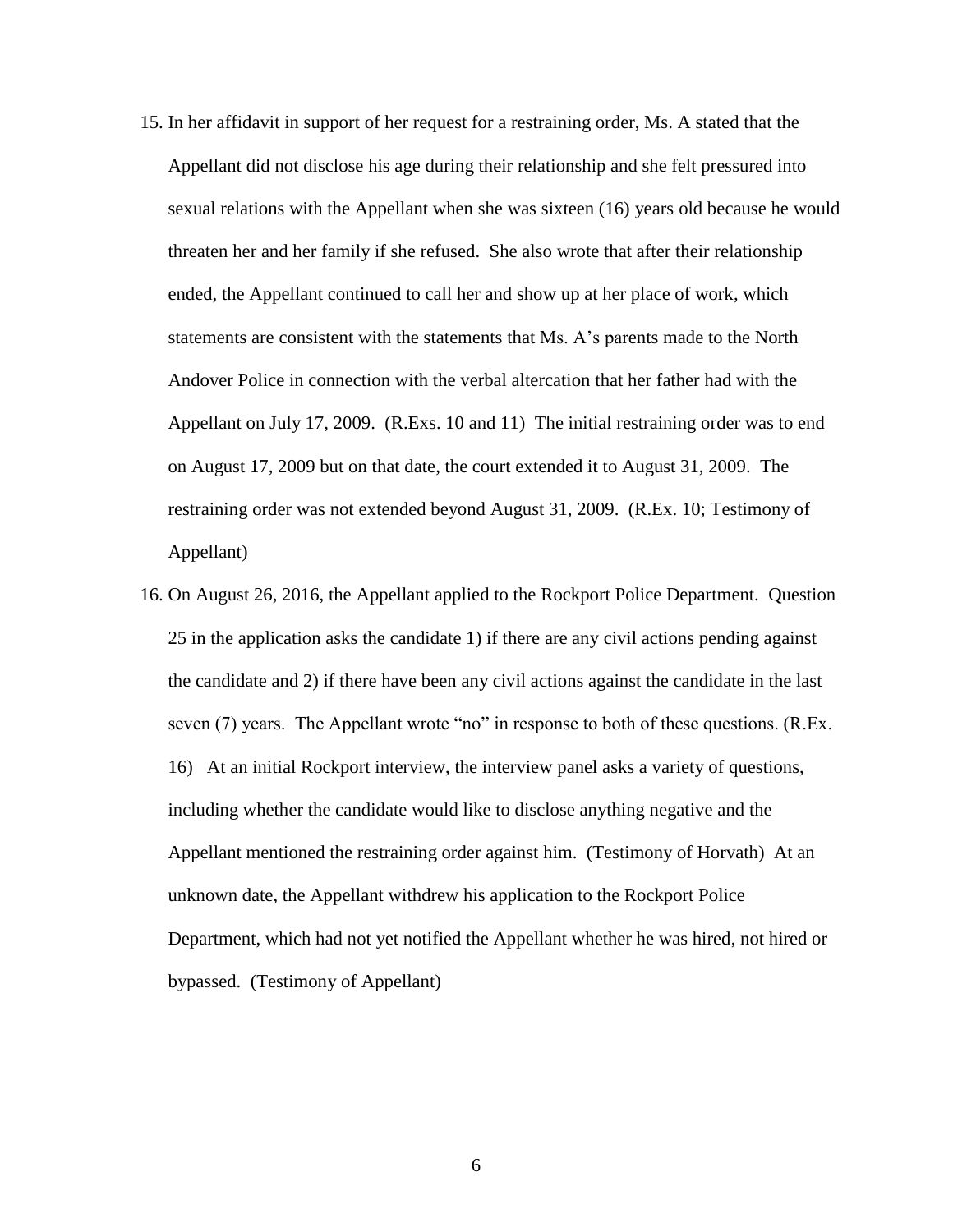17. On September 5, 2016, the Appellant applied to the North Adams Police Department. Question 34 in the application asks the candidate if he or she is now or ever been a defendant in a civil court action. The Appellant answered "yes" and he listed 1) the report he made to the police about the alleged criminal incident in 2009 and 2) that his ex-girlfriend "stated two years after we broke up, that I raped her. Judge dismissed the case." (R.Ex. 17) The Appellant did not indicate that he was the defendant in a temporary civil restraining order involving his ex-girlfriend. (Administrative Notice) At an unknown date, the Appellant withdrew his application to the North Adams Police Department, which had not yet notified the Appellant whether he was hired, not hired or bypassed.

### *Processing of Appellant's LPD Application*

- 18. In January 2017, Det. Cuddy of the LPD was assigned to conduct a background investigation of the Appellant as part of the employment application process. (Jt.Ex. 4C; Testimony of Cuddy)
- 19. Det. Cuddy reviewed the Appellant's application materials, including his responses to Question 18(B). (Testimony of Cuddy)
- 20. Det. Cuddy checked the Appellant's Board of Probation (BOP) record, which showed that the Appellant was the defendant in a restraining order issued by a court in Salem. (Jt.Ex. 4C; Testimony of Cuddy)
- 21. Det. Cuddy obtained a copy of the restraining order from the court, the affidavit submitted in support of the request for the restraining order and the police report from the North Andover police. He found that the North Andover Police report that the Appellant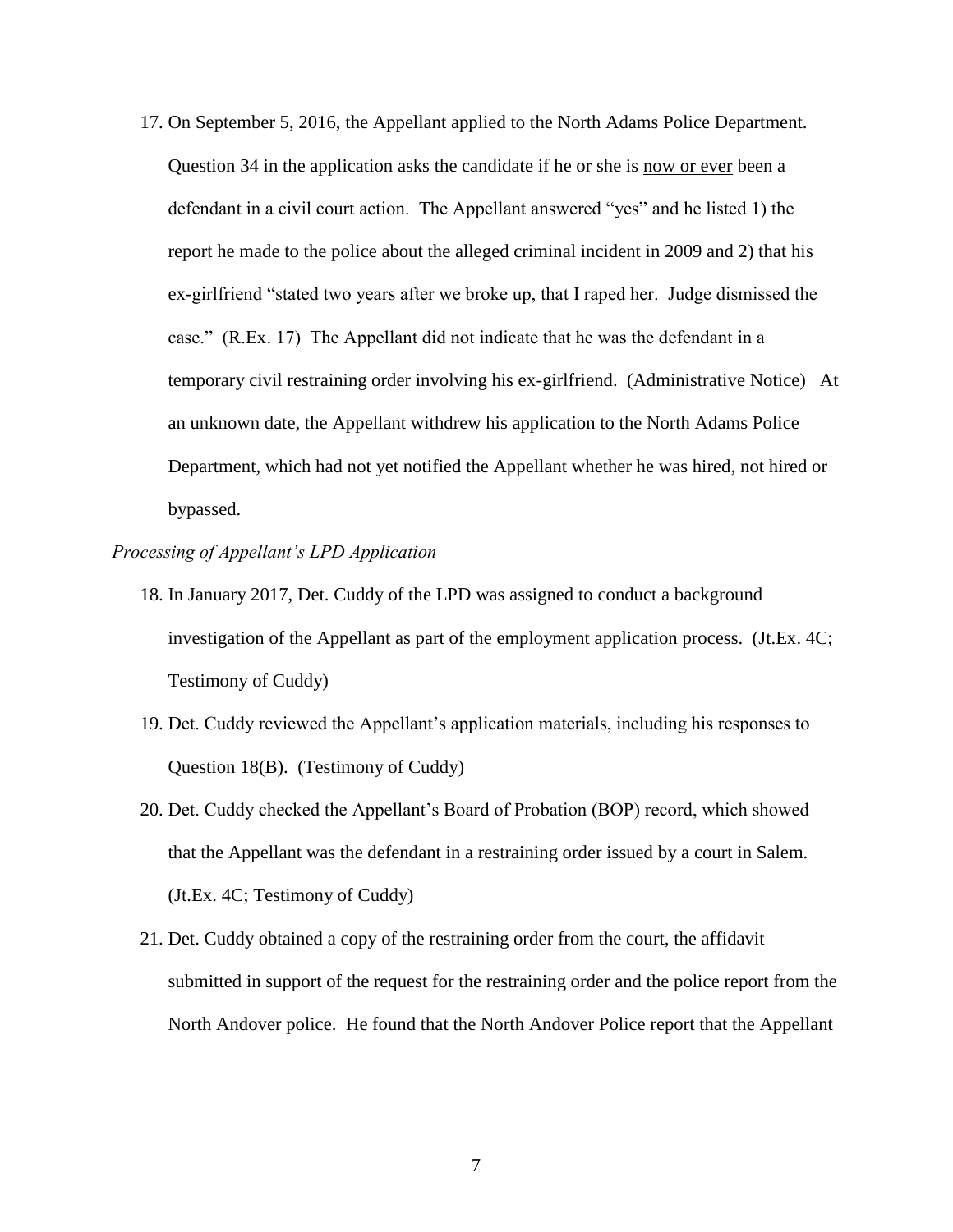mentioned in his application in his response to Question 18(B) and the restraining order were connected. (Jt.Ex. 4C; Testimony of Cuddy)

- 22. Knowing that the Appellant also applied for positions with the North Adams and Rockport Police Departments, the LPD contacted them and confirmed that the restraining order had been brought up in the Appellant's application processes with these departments. (Jt.Ex. 4C; Testimony of Fitzpatrick, Cuddy and Horvath) Specifically, Det. Cuddy spoke to a Detective at the North Adams Police Department who was investigating the Appellant and that the Detective said that the restraining order came up after they found it on a Board of Probation record check but that the NAPD was "going in a different direction" so it did not pursue the matter. (Testimony of Cuddy*)* Then-LPD Chief Fitzpatrick spoke to Rockport Police Chief Horvath, who indicated that the subject of the restraining order came up in considering the Appellant's application there. (Testimony of Fitzpatrick and Horvath)
- 23. Thereafter, the LPD contacted the Appellant and asked him to come to the police station to clarify his responses to Question 18(B) and to discuss the restraining order. (Jt.Ex. 4C; Testimony of Cuddy and Appellant)
- 24. On or about January 9, 2017, Detective Cuddy and Sgt. Cerullo met with the Appellant at the LPD police station. (Testimony of Cuddy, Cerullo and Appellant)
- 25. In the meeting, Detective Cuddy asked the Appellant about his responses to Question 18(B). (Testimony of Cuddy, Cerullo and Appellant) After the Appellant commented about the circumstances regarding Ms. A and her father, Det. Cuddy and Sgt. Cerullo asked the Appellant at least twice whether the issue of the restraining order came up in the screening process of any other police departments to which the Appellant had applied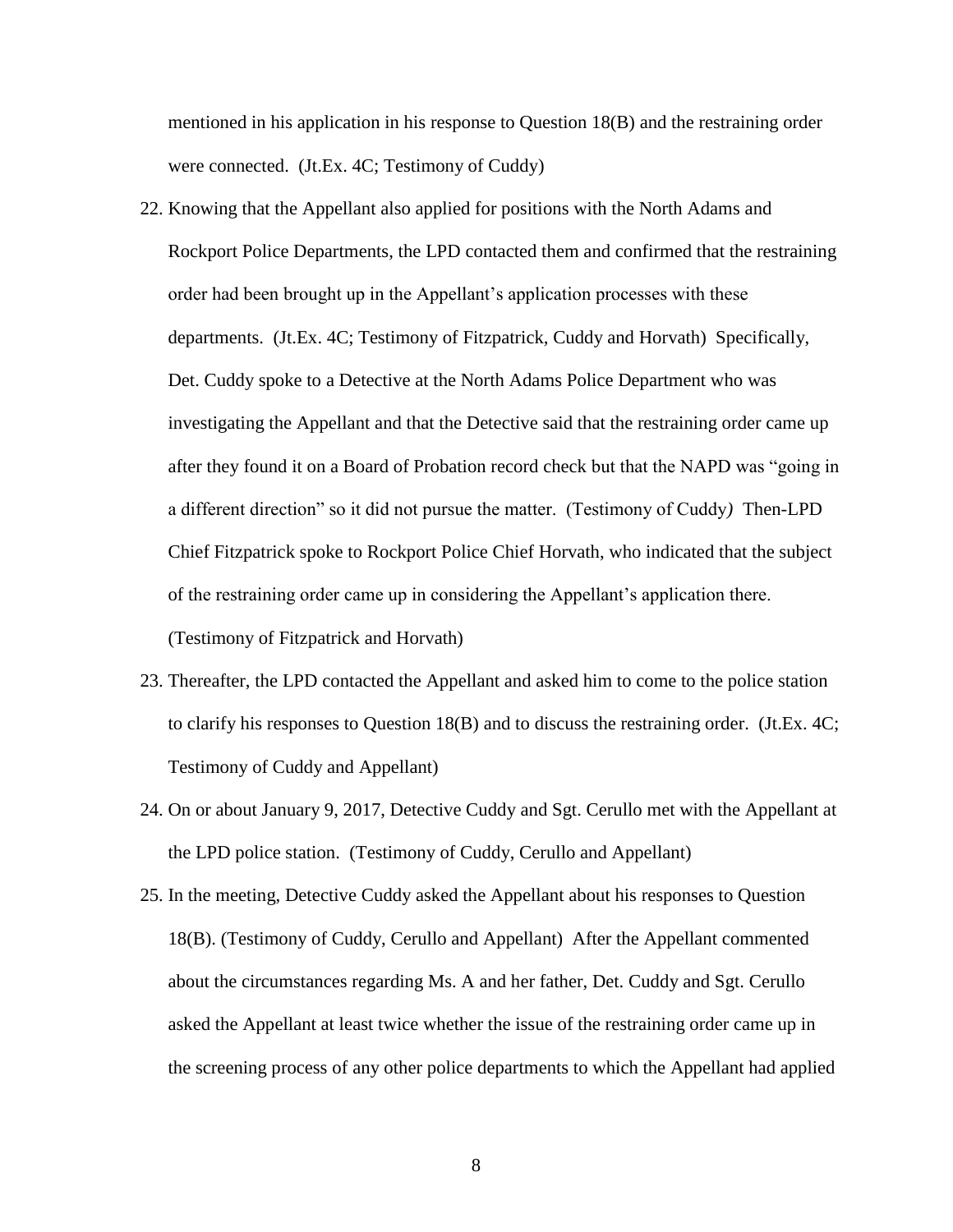for employment. The Appellant repeatedly said that it had not come up in the screening process of the other police departments. (Jt.Ex. 4C; Testimony of Cuddy and Cerullo)

- 26. After the meeting with the Appellant, Det. Cuddy reported to then-Chief Fitzpatrick regarding the Appellant's responses to the questions. (Testimony of Cuddy) Chief Fitzpatrick instructed Det. Cuddy to draft a report about the meeting with the Appellant. Det. Cuddy wrote the report three (3) days after the meeting with the Appellant, referring to the "serious nature of the allegations" involving the restraining order and the Appellant's allegations against Ms. A's father in the police report and that he and Sgt. Cerullo asked the Appellant if these matters "were raised" by the other police departments to which the Appellant was applying and the Appellant said that they had not come up in his consideration elsewhere. (Testimony of Cuddy; Jt.Ex. 4C)
- 27. Thereafter, Chief Fitzpatrick met with Mayor Daniel Rivera (the Appointing Authority), the Mayor's Chief of Staff, and the City's Personnel Director and recommended which of the candidates to hire and which of them to bypass. (Testimony of Fitzpatrick)
- 28. In the discussion regarding the Appellant, Chief Fitzpatrick expressed concern about the Appellant's lack of candor when the Appellant met with Det. Cuddy and Sgt. Cerullo and with Ms. A's statements about the Appellant in her affidavit in support of her request for a restraining order against the Appellant. (Testimony of Fitzpatrick)
- 29. The LPD regards truthfulness as a requirement for police officer candidates because police officers write reports that may be used as evidence in court proceedings and they are called upon to testify in court where their credibility may be challenged. (Testimony of Fitzpatrick)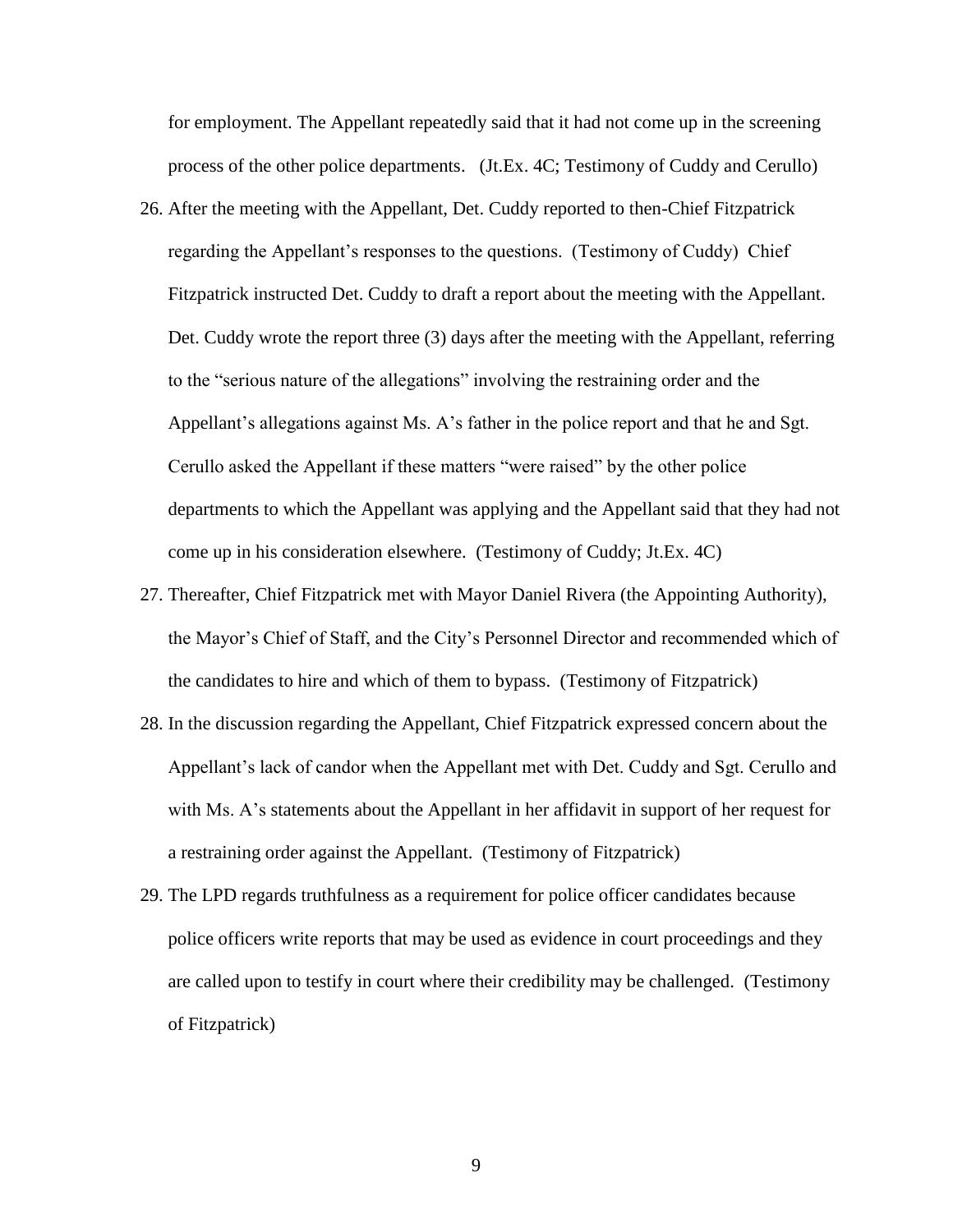- 30. Given the information in the restraining order application and the Appellant's lack of candor about the restraining order, the Appointing Authority decided to bypass the Appellant for employment as a police officer with the LPD. (Jt.Exs. 1, 4A and 4B; Testimony of Fitzpatrick)
- 31. By letter dated January 26, 2017, Mayor Rivera requested approval of the bypass of the Appellant, stating that in the Appellant's interview, he was "not found to be forthcoming and truthful" regarding an ex-girlfriend's allegations of sexual assault and regarding a restraining order. (Jt.Ex. 1)
- 32. By email dated June 14, 2017, HRD informed the Appellant that it accepted the Respondent's reasons for bypassing the Appellant, attaching the January 26, 2017 letter to HRD requesting approval to bypass the Appellant. (R.Ex. 4A)
- 33. The Appellant filed the instant appeal with the Commission on August 11, 2017.

(Administrative Notice)

### *Candidates Who Bypassed the Appellant*

 $\overline{a}$ 

34. Thirteen (13) candidates bypassed the Appellant. Their LPD employment applications

and background investigations indicate<sup>6</sup>:

civil cases – none of the 13 had civil cases against them employment terminations – candidates 3, 6 and 7 of the 13 were terminated or left by mutual agreement driving records – candidates  $1 - 6$ , 10 and 13 had such records criminal records – candidates 2, 7, 12 and 13 had such records

<sup>&</sup>lt;sup>6</sup> The Respondent produced, at my request, the voluminous files of the candidates who bypassed the Appellant. The files were to include, as available, the investigation reports, applications, driver's records, criminal records, credit records and other documents considered in the files. Some of the files are missing pages here and there, some pages are duplicated and the files are not necessarily in the same order but there is no consistency in these occasional shortcomings suggesting ill intent. Rather, I find that production of the significant volume of documents and their organizing, copying, collation and transmission was the likely cause of the occasional shortcomings and that they do not affect the outcome here.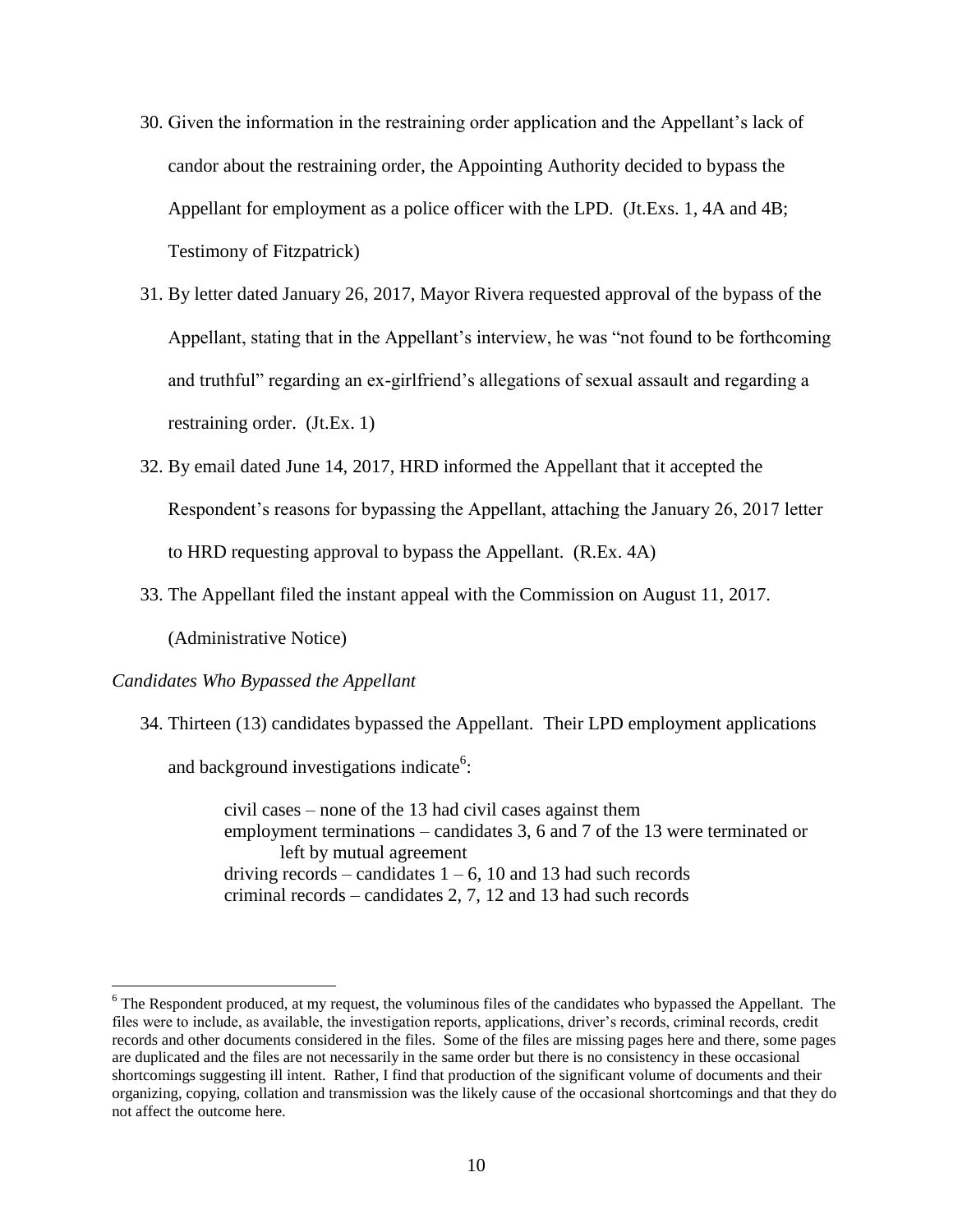35. The record provides the following criminal record information about candidates 2, 7, 12

and 13:

Candidate 2 – pleaded guilty in another state in 2012 to public drunkenness, disorderly, failure to disperse and paid a \$164 fine

Candidate 7 – was charged with rape years ago and the case was "dismissed, nolle prosequi, no probably cause, not guilty" and the record was sealed by the court and probation department. The candidate took and passed a polygraph test about the case. At the LPD, the candidate acknowledged that the case came up in discussions when he applied to other police departments.

Candidate 12 – charged with assault with a dangerous weapon in 2014 in Lawrence but a detailed police investigation and report indicates that the case was dismissed because of mistaken identity and written corroboration by his employer indicating that he was at work in Andover at the time of the alleged incident. The record was sealed.

Candidate 13 – charged with OUI in 2010. The case with continued without a finding and then dismissed.

36. The Appellant's information provides the following:

criminal record – restraining order against the Appellant  $8/7/09$  through  $8/31/09<sup>7</sup>$ driving record – 2007 speeding, 2006 speeding (with surchargeable accident), and 2005 speeding civil matters against the candidate – the candidate answered that a restraining order was issued against him in 2009 and that he reported to police the incident involving Ms. A's father in  $2009^8$ employment – the Appellant wrote on his application that he was terminated from a job in 2009 for not writing a report that was not assigned to him.  $(Jt.Ex. 5)$ 

*Applicable Civil Service Law*

 $\overline{a}$ 

The role of the Civil Service Commission is to determine "whether the Appointing

Authority has sustained its burden of proving that there was reasonable justification for the

 $<sup>7</sup>$  I take administrative notice that although the Board of Probation record contains criminal record information, it</sup> also maintains information about civil restraining orders, which, if violated, may be a criminal offense. Ms. A obtained the restraining order approximately a year after her relationship with the Appellant had ended, alleging that the Appellant was harassing her. There is no indication in the record here that the Appellant violated the temporary restraining order.

<sup>&</sup>lt;sup>8</sup> There is no indication in the record indicating that Ms. A's father was criminally charged for the incident that the Appellant alleged occurred.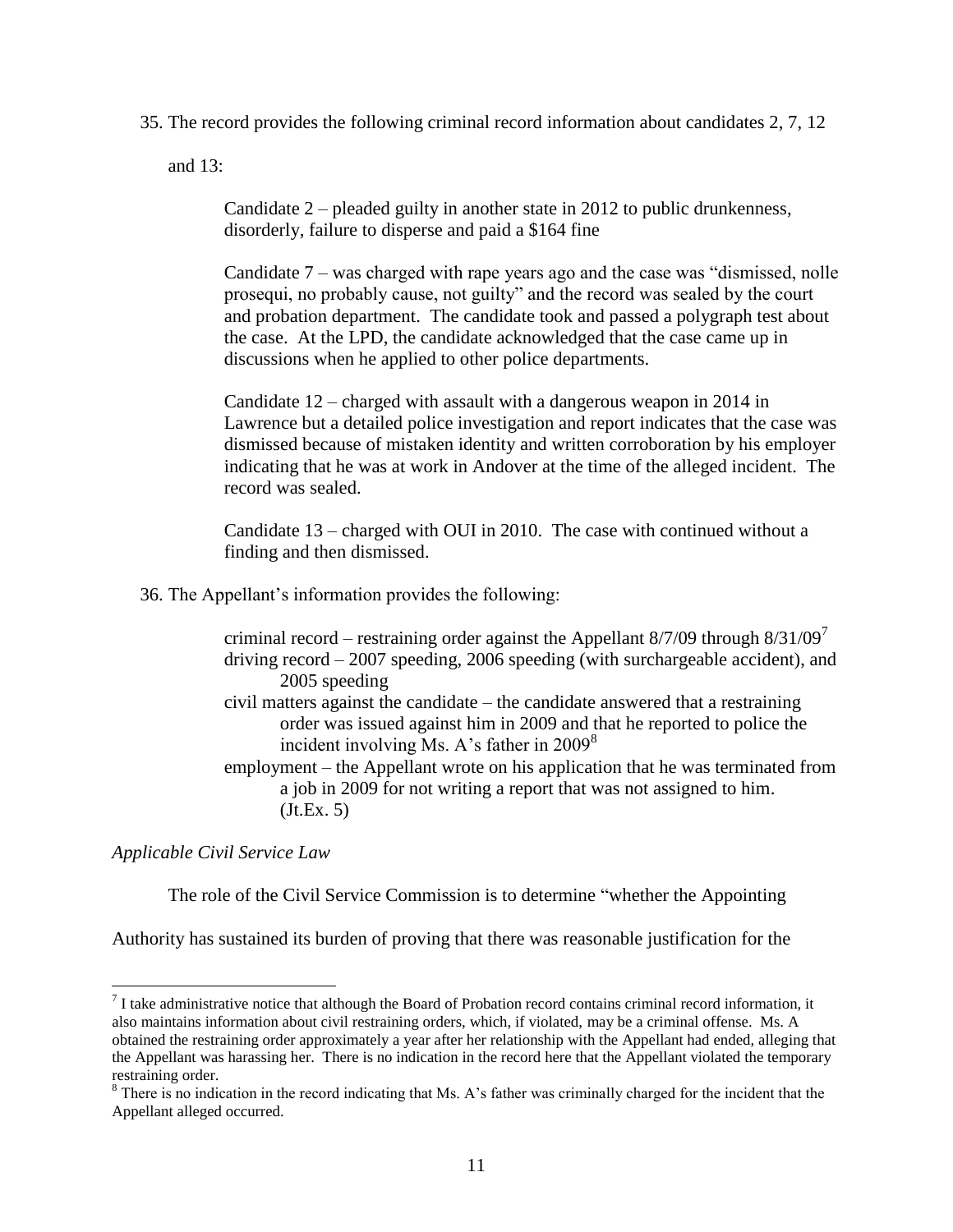action taken by the appointing authority." City of Cambridge *v.* Civil Service Commission, 43 Mass.App.Ct. 300, 304 (1997). Reasonable justification means the Appointing Authority's actions were based on adequate reasons supported by credible evidence, when weighed by an unprejudiced mind, guided by common sense and by correct rules of law. Selectmen of Wakefield *v.* Judge of First Dist. Ct. of E. Middlesex, 262 Mass. 477, 482 (1928). Commissioners of Civil Service *v.* Municipal Ct. of the City of Boston, 359 Mass. 214 (1971). G.L. c. 31, s. 2(b) requires that bypass cases be determined by a preponderance of the evidence. A "preponderance of the evidence test requires the Commission to determine whether, on the basis of the evidence before it, the Appointing Authority has established that the reasons assigned for the bypass of an Appellant were more probably than not sound and sufficient." Mayor of Revere *v.* Civil Service Commission, 31 Mass.App.Ct. 315 (1991).

 Appointing Authorities are rightfully granted wide discretion when choosing individuals from a certified list of eligible candidates on a civil service list. The issue for the commission is "not whether it would have acted as the appointing authority had acted, but whether, on the facts found by the commission, there was reasonable justification for the action taken by the appointing authority in the circumstances found by the commission to have existed when the Appointing Authority made its decision." Watertown v. Arria, 16 Mass.App.Ct. 331, 334 (1983). *See* Commissioners of Civil Serv. v. Municipal Ct. of Boston, 369 Mass. 84, 86 (1975) and Leominster v. Stratton, 58 Mass.App.Ct. 726, 727-728 (2003).

The Commission recognizes that law enforcement officers are vested with considerable power and discretion and must be held to a high standard of conduct: "Police officers are not drafted into public service; rather they compete for their positions. In accepting employment by the public, they implicitly agree that they will not engage in conduct which calls into question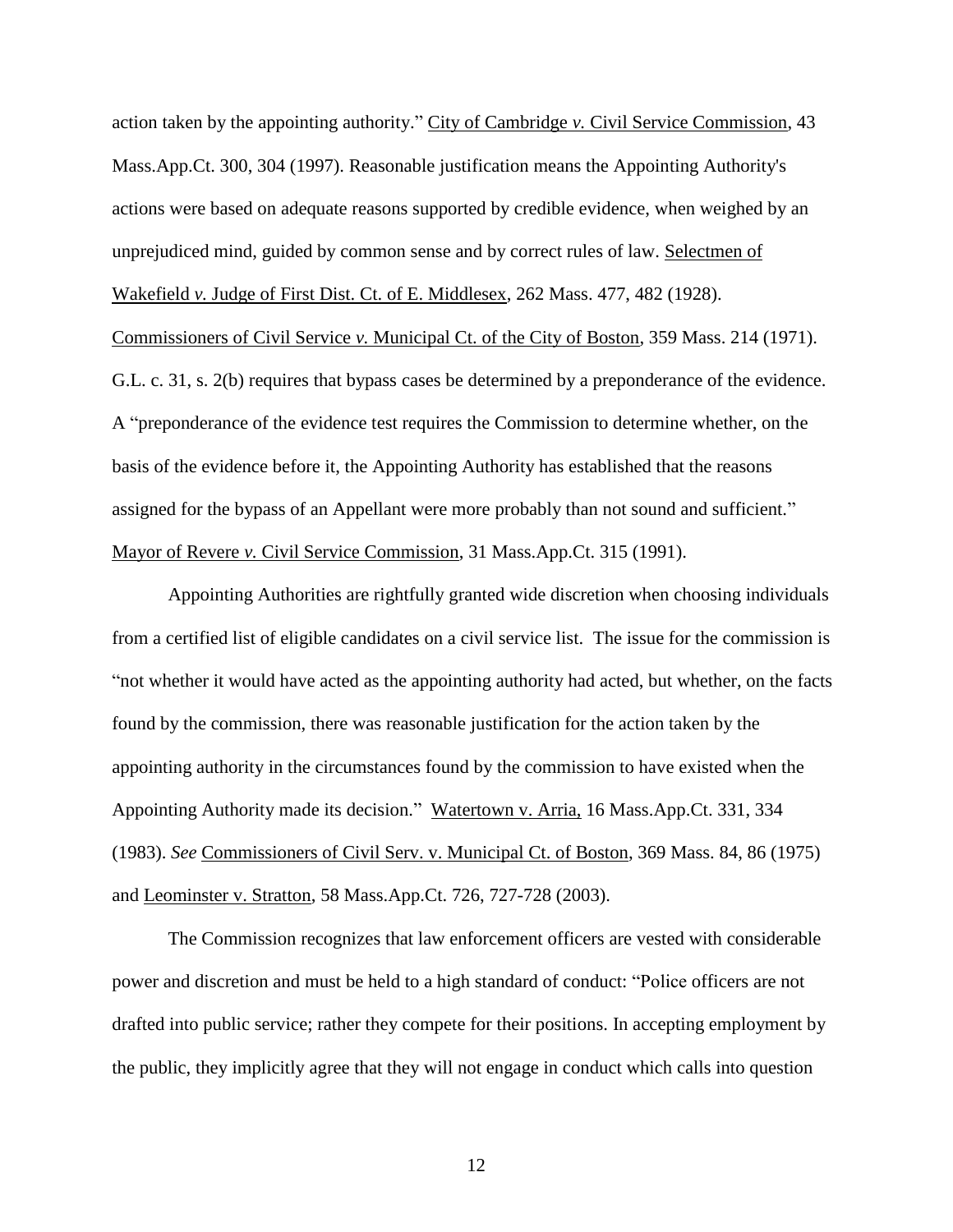their ability and fitness to perform their official responsibilities." Police v. Comm'r v. Civil Service Comm'n, 22 Mass.App.Ct. 364, 371, 494 N.E.2d 27, 32 *rev.den.* 398 Mass. 1103, 497 N.E.2d 1096 (1986). An appointing authority is justified to refuse to hire and/or to terminate a police officer who repeatedly demonstrates his "willingness to fudge the truth". *See* City of Cambridge v. Civil Service Comm'n, 43 Mass. 300, 303 (1997) ("a demonstrated willingness to fudge the truth in exigent circumstances was a doubtful characteristic for a police officer. . . . It requires no strength of character to speak the truth when it does not hurt."). *See also* Everton v. Town of Falmouth, 26 MCSR 488 (2013) and cases cited, *aff'd*, SUCV13-4382 (2014); Gonsalves v. Town of Falmouth and cases cited, 25 MCSR 231 (2012), *aff'd,* SUCV12-2655 (2014); and Keating v. Town of Marblehead, 24 MCSR 334 (2011) and cases cited. *Analysis*

The Respondent has established by a preponderance of the evidence that it had reasonable justification to bypass the Appellant. The Appellant was untruthful in December 2006 when he began a dating relationship with Ms. A and during the relationship. At the time, Ms. A was sixteen (16) years old and was led to believe by the Appellant that he was nineteen (19) years old, when he was actually twenty–one (21) years of age. He continued this conduct during their relationship. The affidavit submitted by Ms. A in support of her request for the restraining order against the Appellant and a separate police report regarding the incident between the Appellant and Ms. A's father both indicate that the Appellant was dishonest to Ms. A and her parents. Worse still, this conduct was designed to deceive a young woman in high school (and her parents) into dating him and from finding out that the person who is romantically interested in her is years older than her. The Respondent was justified in being concerned that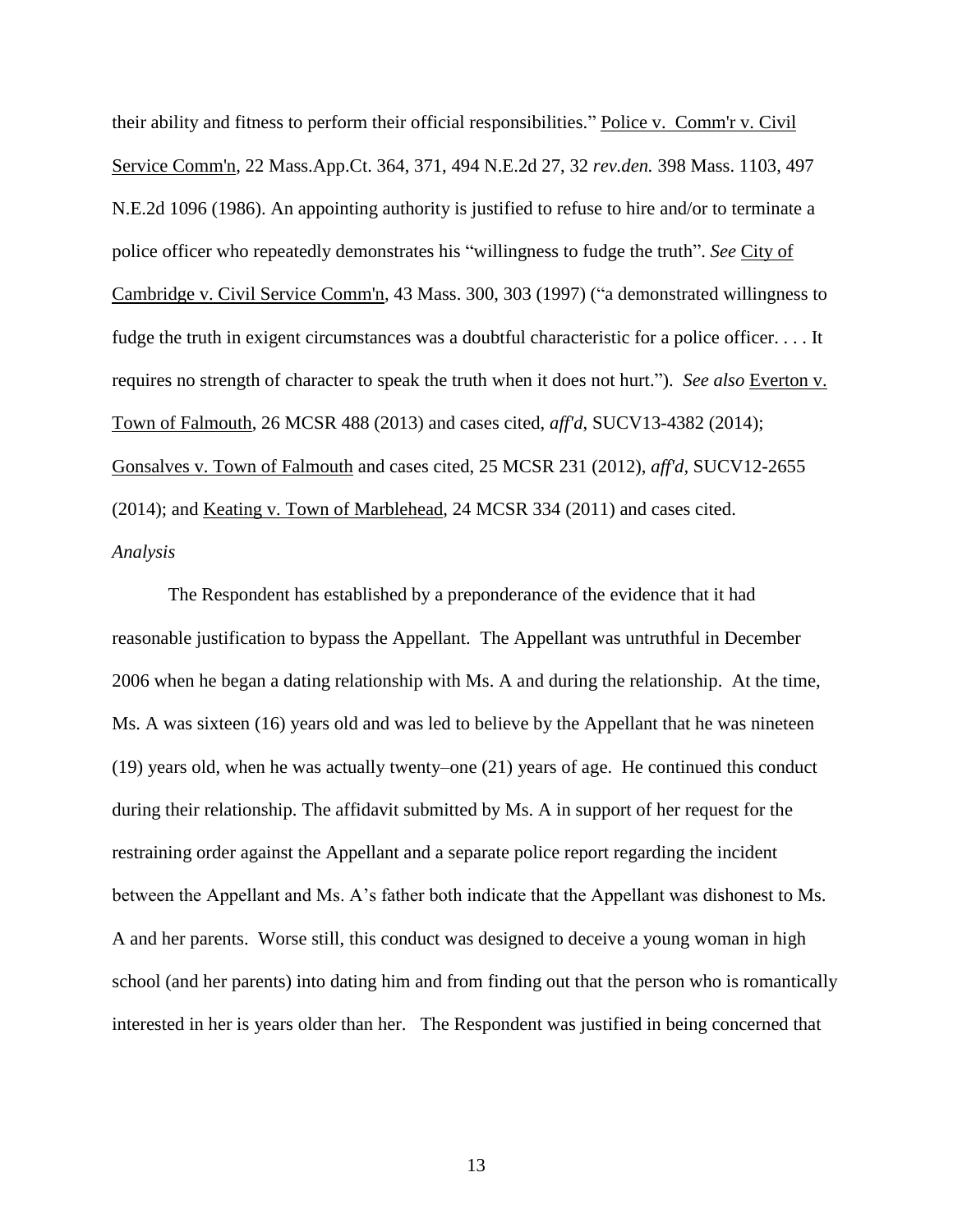someone who is willing to be untruthful about his age in such circumstances may also be untruthful about other matters.

In the course of considering the Appellant's application to the LPD, Det. Cuddy checked the Appellant's Board of Probation record. The search revealed that a restraining order was issued against the Appellant in 2009 at the request of Ms. A. Det. Cuddy invited the Appellant to a meeting to discuss the restraining order. At the interview, Det. Cuddy and Sgt. Cerullo asked the Appellant on multiple occasions whether the restraining order had arisen at other police departments to which the Appellant had also applied. The Appellant repeatedly answered that the subject had not come up with the other departments. To verify the Appellant's responses to these questions, Det. Cuddy called a member of the North Adams PD who said that they had discussed the restraining order with the Appellant after they found it on a check of the Board of Probation records. LPD Chief Fitzpatrick called Rockport Chief Horvath to inquire about the Appellant's restraining order. Although the Appellant did not disclose the restraining order on his Rockport PD application, he mentioned it at an initial interview at Rockport. The Appellant subsequently withdrew his applications to the North Adams and Rockport PDs. Given the importance of the truthfulness of police officers, it was valid for the Respondent to bypass him therefor.

Further, at the Commission hearing the Appellant testified inconsistently about his and Ms. A's ages during the relationship. On direct examination, the Appellant testified that he told Det. Cuddy and Sgt. Cerullo that he was twenty–one (21) years old and Ms. A was seventeen (17) years old when they started dating in December 2006. Having been born in 1985, the Appellant was truthful in regard to his own age but he was not truthful about Ms. A's age because she was only sixteen (16) years old when they began dating in December 2006. The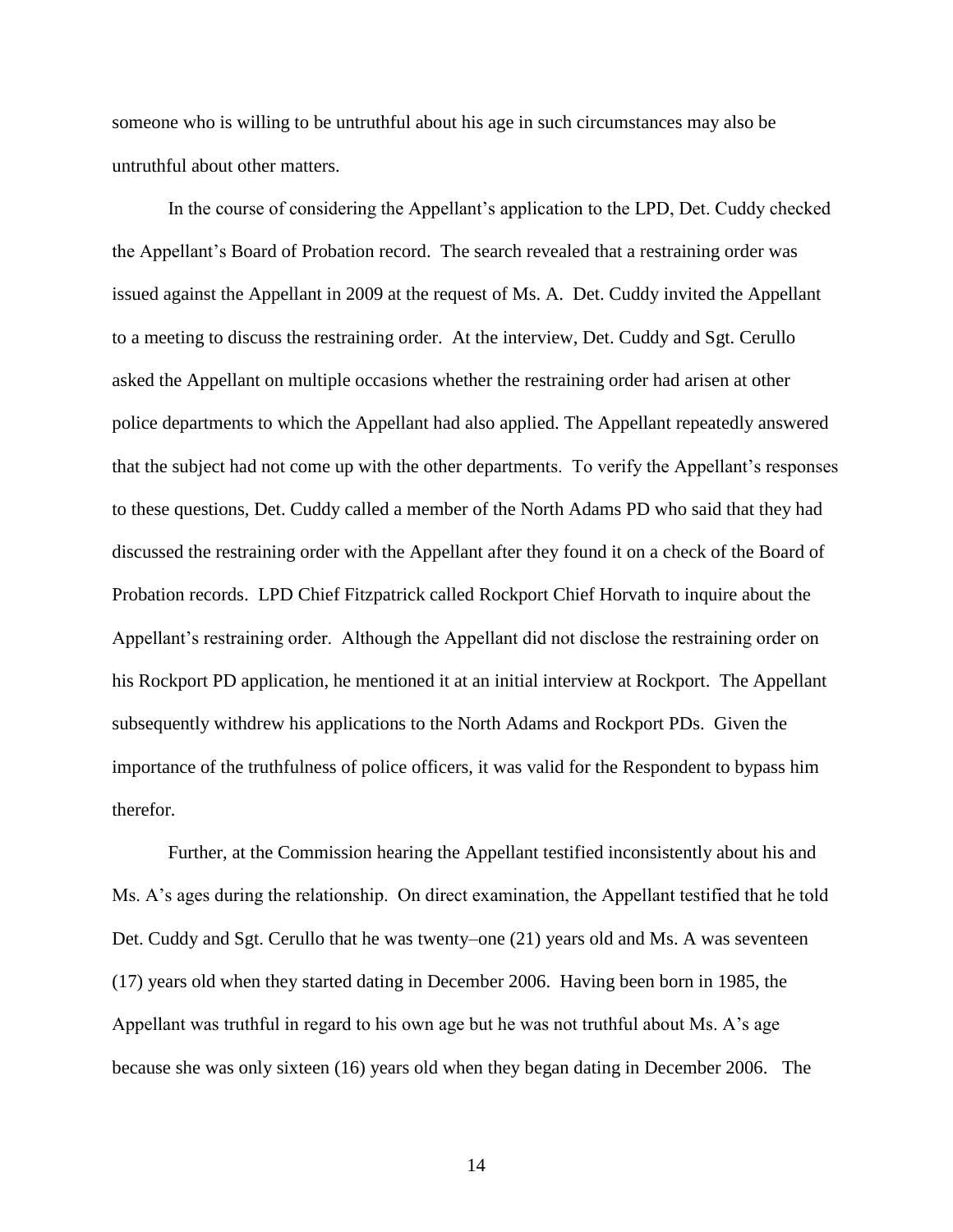Appellant also falsely testified that when his relationship with Ms. A ended in the summer of 2008, she was nineteen years old (at which time the Appellant would have been twenty–three (23) years old). However, Ms. A was only eighteen (18) years old when their relationship ended. When asked about this on cross–examination, the Appellant contradicted himself by claiming on one hand that Ms. A had lied to her parents about his age while they were dating and, on the other hand, alleging that Ms. A's parents had always known his age because he had been honest with them about it. Additionally, at one point during cross–examination, the Appellant testified that he was nineteen (19) years old when he and Ms. A began dating in December 2006, the age that he had claimed to Ms. A and her parents to be at the start of the relationship. The Appellant's erroneous responses on direct examination and contradicting testimony on crossexamination seriously diminish his credibility.

The Appellant alleges that he should not have been bypassed because some of those who bypassed him had similar backgrounds. Specifically, the Appellant references Candidate #7 above. However, the charges against Candidate #7 were dismissed ("dismissed, nolle prosequi, no probable cause, not guilty") and sealed after the victim indicated that she would not go forward and a witness apparently undermined the allegations. Candidate #7 was later being considered for hire at an out-of-state police department, he told them about the matter, he took and passed a lie detector test and was subsequently hired by the out-of-state police department, where he was working when he applied to the LPD. Candidate #7 disclosed the charges and results to the LPD during the hiring process and the LPD hired him. He otherwise had no driving record violations, no civil matters against him, and had not been terminated from employment. Thus, it appears that the Respondent carefully perused Candidate #7's background,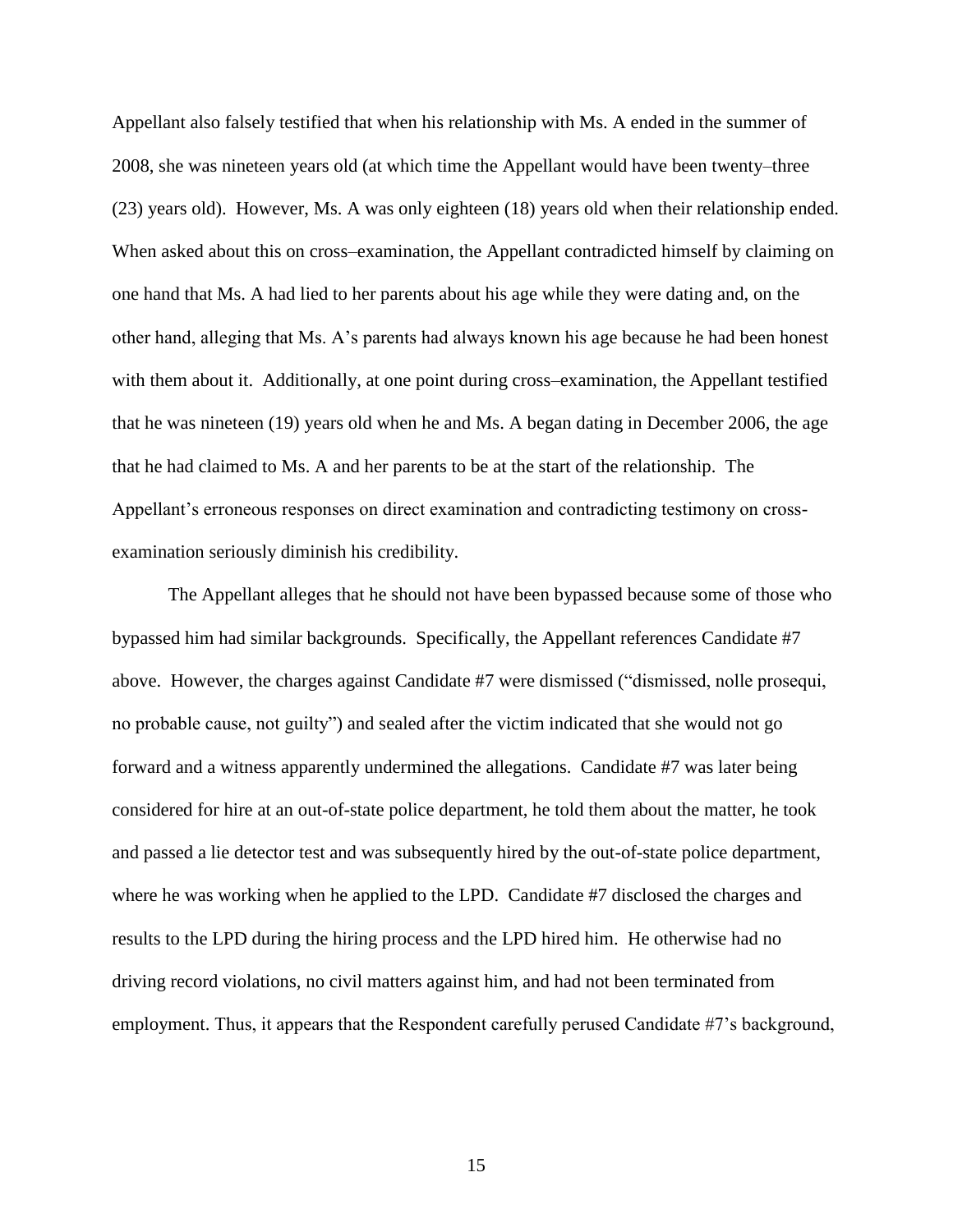was satisfied that he had not committed the crime with which he was charged and, unlike the Appellant, they found that Candidate #7 was forthcoming with them. As a result, the Appellant did not receive disparate treatment.

The hearing record also indicates that (3) other candidates had criminal records. Specifically, Candidate #12 was charged with assault in Lawrence a few years prior to the hiring cycle at issue here. The case was dismissed and sealed after a detailed police investigation found that it was a case of mistaken identity and the candidate's employer in Andover provided a written report that the candidate was at work at the time of the alleged incident. Candidate #13, was charged with an OUI in 2010, which was continued without a finding and then dismissed. Candidate #2 pleaded guilty to an incident in another state in 2012 involving public drunkenness, disorderly conduct and failure to disperse, for which he paid a \$164 fine. There is no indication in the record that any of these candidates, as well as the others who bypassed the Appellant, presented concerns about their truthfulness to the Respondent. In addition, I find that there is no indication in the record that the Respondent's hiring in the hiring cycle at issue here was biased or the subject of other inappropriate motive, nor were the Respondent's hiring decisions arbitrary or capricious.

#### *Conclusion*

For all the above–stated reasons, the bypass appeal of Ronaldo Medeiros, under Docket No. G1–17–161, is hereby *denied.*

Civil Service Commission

*/s/ Cynthia Ittleman* Cynthia Ittleman Commissioner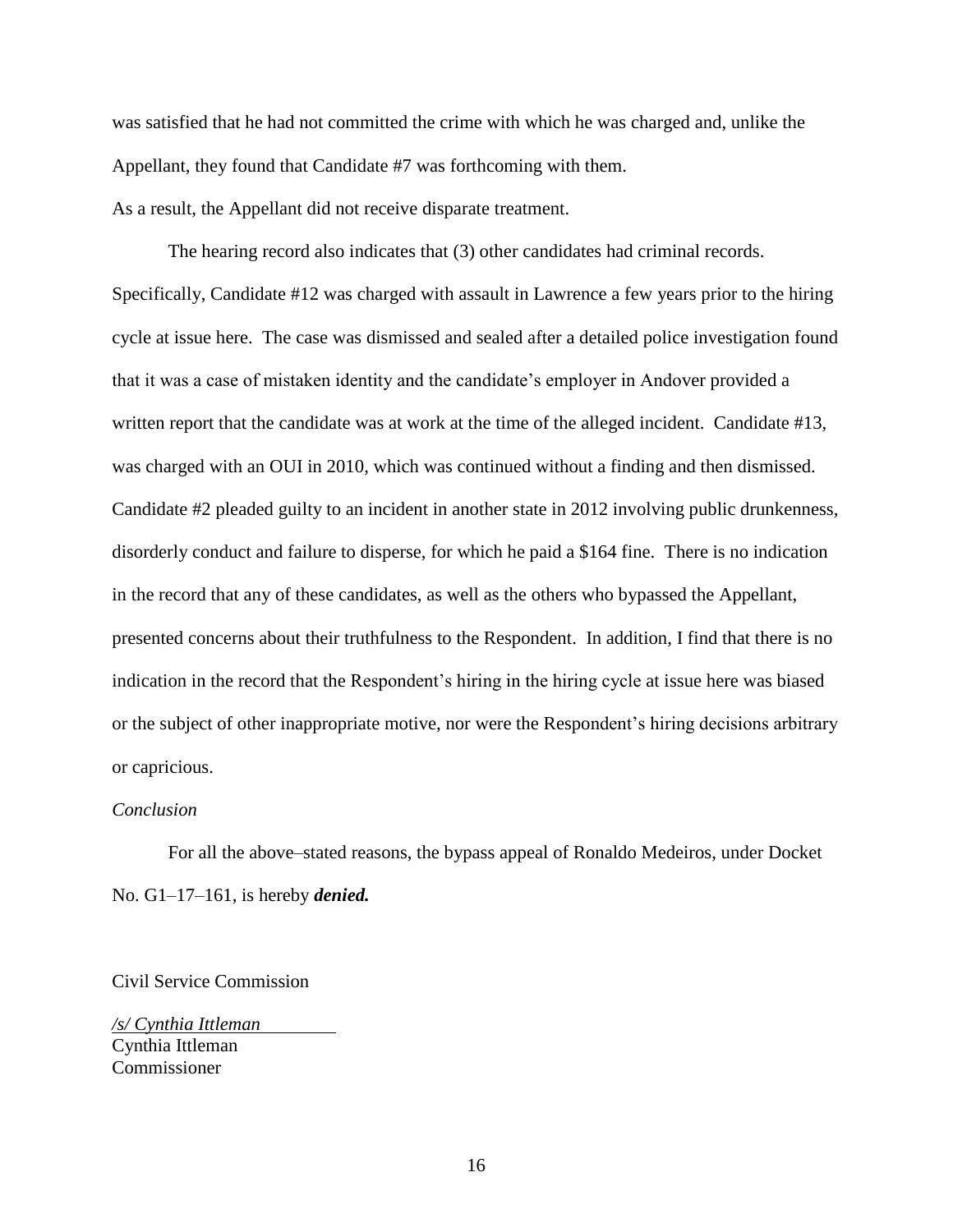By vote of the Civil Service Commission (Bowman, Chairman; Camuso, Ittleman, Stein and Tivnan, Commissioners) on February 27, 2020.

Either party may file a motion for reconsideration within ten days of the receipt of the Commission's decision. Under the pertinent provisions of the Code of Mass. Regulations, 801 CMR 1.01(7)(1), the motion must identify a clerical or mechanical error in the decision or a significant factor the Agency or the Presiding Officer may have overlooked in deciding the case. A motion for reconsideration shall be deemed a motion for rehearing in accordance with G.L. c. 30A, § 14(1) for the purpose of tolling the time for appeal.

Under the provisions of G.L c. 31, § 44, any party aggrieved by a final decision or order of the Commission may initiate proceedings for judicial review under G.L. c. 30A, § 14 in the superior court within thirty (30) days after receipt of such order or decision. Commencement of such proceeding shall not, unless specifically ordered by the court, operate as a stay of the Commission's order or decision. After initiating proceedings for judicial review in Superior Court, the plaintiff, or his / her attorney, is required to serve a copy of the summons and complaint upon the Boston office of the Attorney General of the Commonwealth, with a copy to the Civil Service Commission, in the time and in the manner prescribed by Mass. R. Civ. P. 4(d).

Notice to:

James Bowers, Esq. (for Appellant) Wendy Chu, Esq. (for Respondent) Jennifer King, Esq. (for Respondent) Michelle Heffernan, Esq. (HRD)